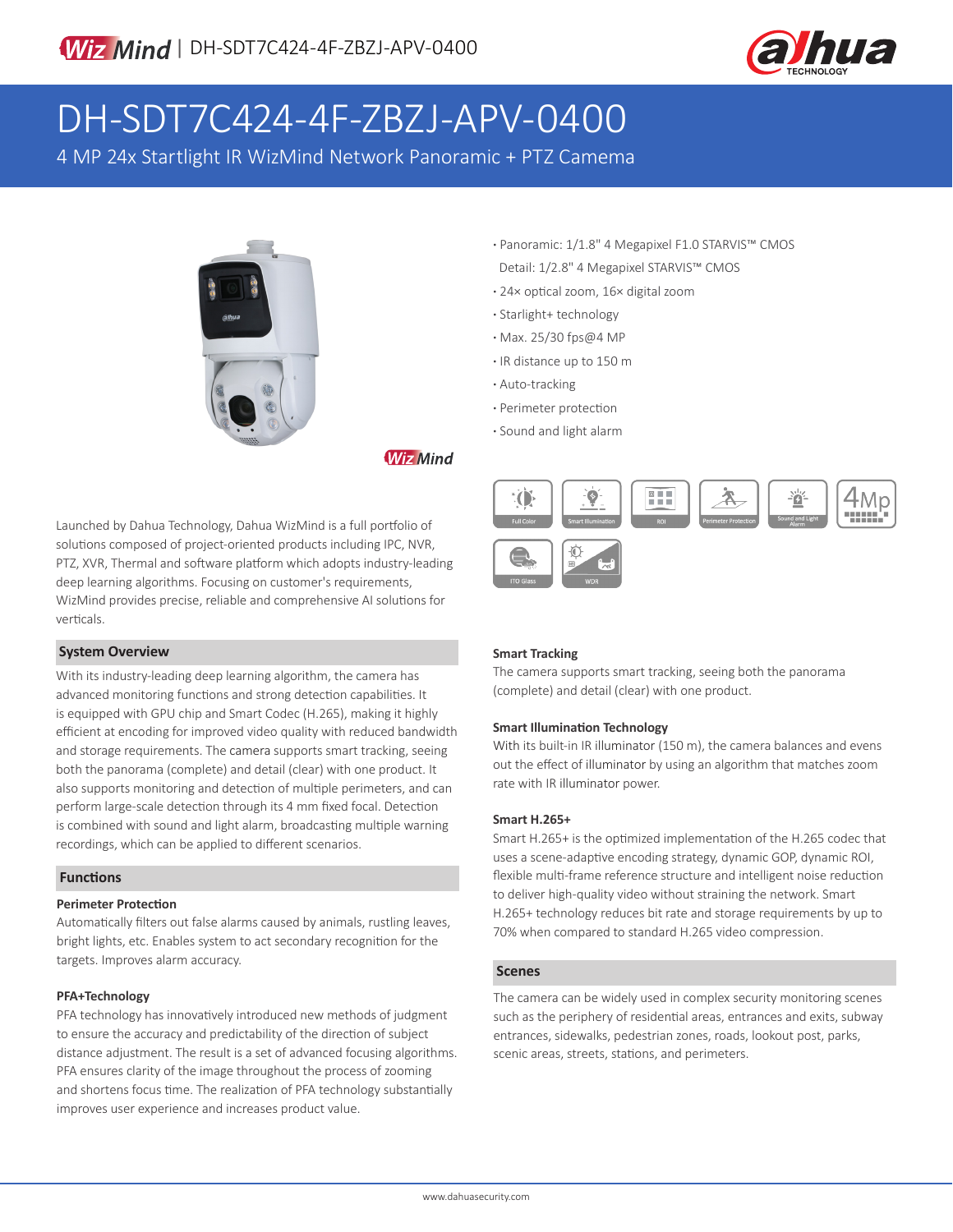## Wiz Mind | DH-SDT7C424-4F-ZBZJ-APV-0400

#### **Technical Specification**

| Camera                       |                                                                                                                                                                          |                                                                          |                                                                        |                                                                                   |
|------------------------------|--------------------------------------------------------------------------------------------------------------------------------------------------------------------------|--------------------------------------------------------------------------|------------------------------------------------------------------------|-----------------------------------------------------------------------------------|
| Image Sensor                 | Panoramic: 1/1.8" CMOS<br>Detail: 1/2.8" CMOS                                                                                                                            |                                                                          |                                                                        |                                                                                   |
| Pixel                        | Panoramic: 4 MP<br>Detail: 4 MP                                                                                                                                          |                                                                          |                                                                        |                                                                                   |
| Max. Resolution              | Panoramic: 2560 (H) × 1440 (V)<br>Detail: 2560 (H) × 1440 (V)                                                                                                            |                                                                          |                                                                        |                                                                                   |
| <b>ROM</b>                   | Panoramic: 4 GB<br>Detail: 256 MB                                                                                                                                        |                                                                          |                                                                        |                                                                                   |
| RAM                          | Panoramic: 1 GB<br>Detail: 1 GB                                                                                                                                          |                                                                          |                                                                        |                                                                                   |
| Electronic Shutter Speed     | Panoramic: 1/1 s-1/30,000 s<br>Detail: 1/1 s-1/30,000 s                                                                                                                  |                                                                          |                                                                        |                                                                                   |
| Scanning System              | Progressive Scanning                                                                                                                                                     |                                                                          |                                                                        |                                                                                   |
| Min. Illumination            | Panoramic:<br>Color: 0.001 lux@F1.0<br>B/W: 0.0001 lux@F1.0<br>0 lux (white light on)<br>Detail:<br>Color: 0.005 lux@F1.6<br>B/W: 0.0005 lux@F1.6<br>0 lux (IR light on) |                                                                          |                                                                        |                                                                                   |
| <b>Illumination Distance</b> | 30 m (98.44 ft) (white light)<br>150 m (49.13 ft) (IR)                                                                                                                   |                                                                          |                                                                        |                                                                                   |
| Illuminator On/Off Control   | Zoom Prio; manual; auto; off                                                                                                                                             |                                                                          |                                                                        |                                                                                   |
| Illuminator Number           | Panoramic: 4x white light<br>Detail: 2x white light; 4x IR                                                                                                               |                                                                          |                                                                        |                                                                                   |
| Lens                         |                                                                                                                                                                          |                                                                          |                                                                        |                                                                                   |
| Focal Length                 | Panoramic: 4 mm<br>Detail: 4.8 mm-115 mm                                                                                                                                 |                                                                          |                                                                        |                                                                                   |
| Max. Aperture                | Panoramic: F1.0<br>Detail: F1.6-F3.6                                                                                                                                     |                                                                          |                                                                        |                                                                                   |
| Field of View                | Panoramic:<br>H: 95°; V: 52.5°; D: 116°<br>Detail:<br>H: 53.1°-3.4°; V: 30.4°-1.95°; D: 59.3°-3.9°                                                                       |                                                                          |                                                                        |                                                                                   |
| Optical Zoom                 | 24x                                                                                                                                                                      |                                                                          |                                                                        |                                                                                   |
| Focus Control                | Auto; Semi-Auto; Manual                                                                                                                                                  |                                                                          |                                                                        |                                                                                   |
| Close Focus Distance         | Panoramic: 0.2 m (0.66 ft)<br>Detail: 0.5 m-5 m (1.64 ft-16.4 ft)                                                                                                        |                                                                          |                                                                        |                                                                                   |
| Iris Control                 | Panoramic: Fixed<br>Detail: Auto; manual; fixed                                                                                                                          |                                                                          |                                                                        |                                                                                   |
|                              | <b>Detect</b>                                                                                                                                                            | Observe                                                                  | Recognize                                                              | Identify                                                                          |
| <b>DORI Distance</b>         | Panorama:<br>102 m<br>(334.66 ft)<br>Detail:<br>1,928 m<br>(6325.46 ft)                                                                                                  | Panorama:<br>40.8 m<br>(133.86 ft)<br>Detail:<br>771.2 m<br>(2530.18 ft) | Panorama:<br>20.4 m<br>(66.9 ft)<br>Detail:<br>385.6 m<br>(1265.09 ft) | Panorama:<br>10.2 <sub>m</sub><br>(33.46 ft)<br>Detail:<br>192.8 m<br>(632.55 ft) |
| PTZ                          |                                                                                                                                                                          |                                                                          |                                                                        |                                                                                   |
| Pan/Tilt Range               | Pan: 0° to 360° endless<br>Tilt: -20° to +90°, auto flip 180°                                                                                                            |                                                                          |                                                                        |                                                                                   |
| Manual Control Speed         | Pan: 0.1°-160°/s<br>Tilt: 0.1°-120°/s                                                                                                                                    |                                                                          |                                                                        |                                                                                   |

Preset Speed Pan: 240°/s; Tilt: 200°/s

Preset 300

| Tour                                        | 8 (up to 32 presets per tour)                                                                                                                                                                                                                                                                                             |
|---------------------------------------------|---------------------------------------------------------------------------------------------------------------------------------------------------------------------------------------------------------------------------------------------------------------------------------------------------------------------------|
| Pattern                                     | 5                                                                                                                                                                                                                                                                                                                         |
| Scan                                        | 5                                                                                                                                                                                                                                                                                                                         |
| Power-off Memory                            | Yes                                                                                                                                                                                                                                                                                                                       |
| Idle Motion                                 | Preset, Tour, Scan, Track                                                                                                                                                                                                                                                                                                 |
| PTZ Protocol                                | DH-SD<br>Pelco-P/D (auto recognition)                                                                                                                                                                                                                                                                                     |
| Intelligence                                |                                                                                                                                                                                                                                                                                                                           |
| Face Detection                              | Yes                                                                                                                                                                                                                                                                                                                       |
| IVS (Perimeter Protection)                  | Tripwire; intrusion; climbing fences; loitering detection;<br>abandoned/missing object; fast moving; parking<br>detection; people gathering; vehicle/human alarm<br>classification; linkage tracking                                                                                                                      |
| Auto Tracking                               | Yes                                                                                                                                                                                                                                                                                                                       |
| Video                                       |                                                                                                                                                                                                                                                                                                                           |
| Video Compression                           | H.265, H.264B, H.264M, H.264H ,MJPEG, smart H.265,<br>smart H.264                                                                                                                                                                                                                                                         |
| <b>Streaming Capability</b>                 | 3 streams                                                                                                                                                                                                                                                                                                                 |
| Resolution                                  | Panoramic:<br>4M (2560 X 1440), 1080p (1920 × 1080), 1.3M (1280 ×<br>960), 720p (1280×720), D1 (704×576/704×480), CIF<br>$(352 \times 288/352 \times 240)$<br>Detail:<br>4M (2560 X 1440), 1080p (1920×1080), 1.3M (1280 ×<br>960), 720p (1280 × 720), D1 (704 × 576/704 × 480), CIF<br>$(352 \times 288/352 \times 240)$ |
| Default Bit Rate with<br>Default Resolution | 3072 Kbps (2560 × 1440, H.265)                                                                                                                                                                                                                                                                                            |
| Video Frame Rate                            | Panoramic:<br>Main stream: 4M/1080p/1.3M/720p (1-25/30 fps)<br>sub stream 1: D1/CIF (1-25/30 fps)<br>sub stream 2: 720p/CIF (1-25/30 fps)<br>Detail:<br>Main stream: 4M/1080p/1.3M/720p (1-25/30 fps)<br>sub stream 1: D1/CIF (1-25/30 fps)<br>sub stream 2: 720p/CIF (1-25/30 fps)                                       |
| <b>Bit Rate Control</b>                     | Constant Bite Rate; Variable Bite Rate                                                                                                                                                                                                                                                                                    |
| Video Bit Rate                              | H. 265: 1024 Kbps-7936 Kbps                                                                                                                                                                                                                                                                                               |
| Day/Night                                   | Panoramic: Color/B/W<br>Detail: Auto (ICR)/Color/B/W                                                                                                                                                                                                                                                                      |
| <b>BLC</b>                                  | Panoramic: Yes<br>Detail: Yes                                                                                                                                                                                                                                                                                             |
| <b>WDR</b>                                  | Yes                                                                                                                                                                                                                                                                                                                       |
| <b>HLC</b>                                  | Panoramic: Yes<br>Detail: Yes                                                                                                                                                                                                                                                                                             |
| White Balance                               | Panoramic: Auto; indoor; outdoor; tracking; manual;<br>sodium lamp; natural light; street lamp<br>Detail: Auto; indoor; outdoor; tracking; manual; sodium<br>lamp; natural light; street lamp                                                                                                                             |
| Gain Control                                | Panoramic: Auto; manual<br>Detail: Auto; manual                                                                                                                                                                                                                                                                           |
| Noise Reduction                             | Panoramic: 2D NR; 3D NR<br>Detail: 2D NR; 3D NR                                                                                                                                                                                                                                                                           |
| Motion Detection                            | Yes                                                                                                                                                                                                                                                                                                                       |
| Region of Interest (RoI)                    | Yes                                                                                                                                                                                                                                                                                                                       |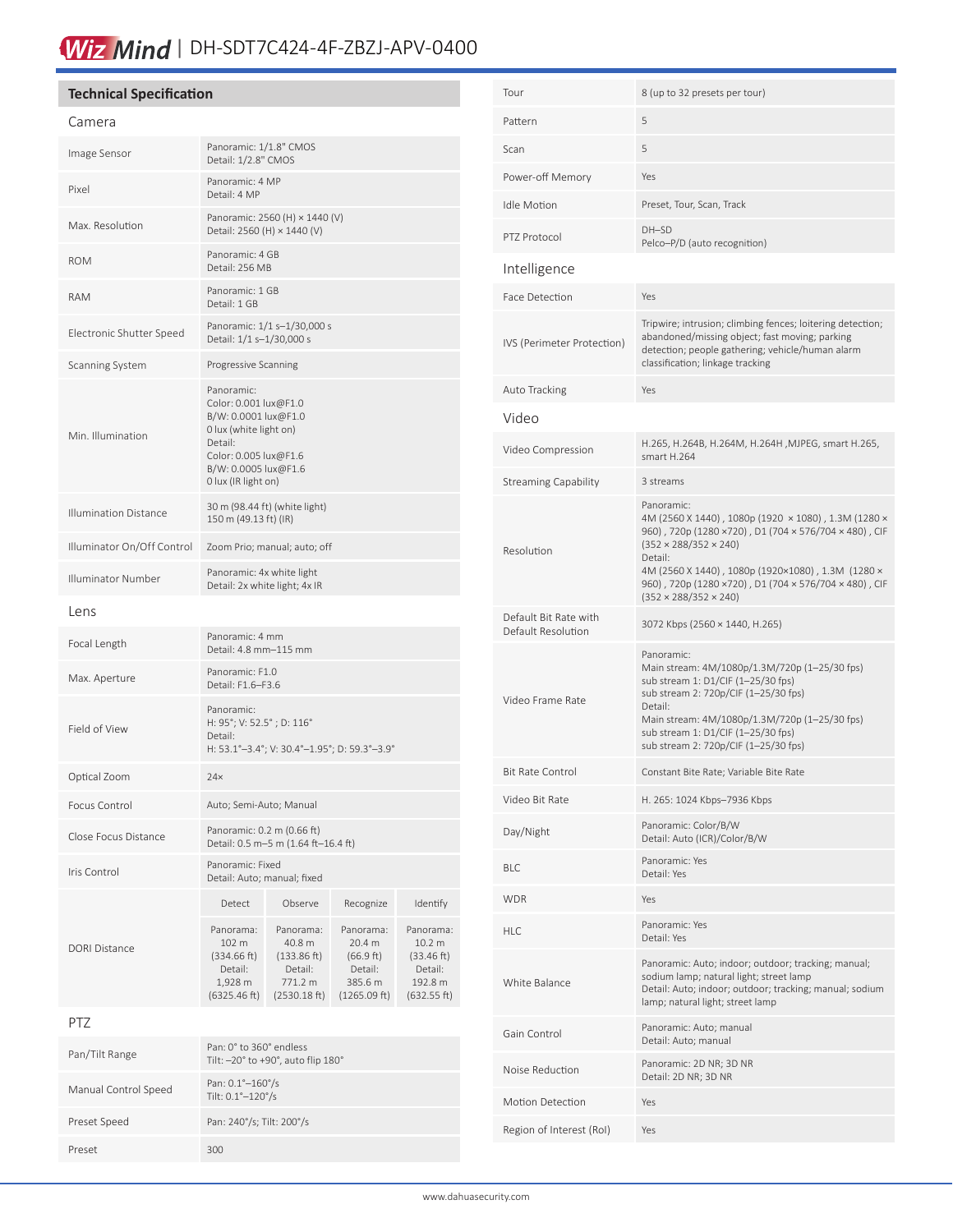## Wiz Mind | DH-SDT7C424-4F-ZBZJ-APV-0400

| Defog                     | Panoramic: Electronic Defog<br>Detail: Electronic Defog                                                                                                                                      |
|---------------------------|----------------------------------------------------------------------------------------------------------------------------------------------------------------------------------------------|
| Flip                      | $180^\circ$                                                                                                                                                                                  |
| S/N Ratio                 | $\geq$ 55 dB                                                                                                                                                                                 |
| Certification             |                                                                                                                                                                                              |
| Certifications            | CE: EN55032/EN55024/EN50130-4<br>FCC: 47 CFR FCC Part15, Subpart B,<br>Class A ANSI C63.4-2014                                                                                               |
| Audio                     |                                                                                                                                                                                              |
| Audio Compression         | G.711a; G.711Mu; G.726; MPEG2-Layer2; G722.1                                                                                                                                                 |
| Network                   |                                                                                                                                                                                              |
| Network Port              | RJ-45 (10/100 Base-T)                                                                                                                                                                        |
| Network Protocol          | HTTP, HTTPS, IPv4, RTSP, UDP, SMTP, NTP, DHCP, DNS,<br>DDNS, IPv6, 802.1x, Qos, FTP, UPnP, ICMP, SNMP, SNMPv,<br>1/v2c/v3 (MIB-2), IGMP, ARP, RTCP, RTP, PPPoE, TCP                          |
| Interoperability          | ONVIF, CGI, Dahua SDK                                                                                                                                                                        |
| <b>Streaming Method</b>   | Unicast/Multicast                                                                                                                                                                            |
| User/Host                 | 20                                                                                                                                                                                           |
| Storage                   | FTP; Micro SD card (128 GB)                                                                                                                                                                  |
| <b>Browser</b>            | IE7 and later versions<br>Chrome 42 and earlier versions<br>Firefox 52 and earlier versions<br>Safari                                                                                        |
| Management Software       | Smart PSS, DSS, NVR                                                                                                                                                                          |
| Mobile Client             | IOS, Android, iPhone, iPad, Windows Phone                                                                                                                                                    |
| Port                      |                                                                                                                                                                                              |
| Alarm I/O                 | 2/1                                                                                                                                                                                          |
| Audio I/O                 | 1/1                                                                                                                                                                                          |
| Two-way Audio             | Yes                                                                                                                                                                                          |
| Alarm Linkage             | Capture; preset; tour; pattern; recording; triggering on-<br>off value output; audio; sending email                                                                                          |
| Alarm Event               | Motion/tampering detection, audio detection; network<br>disconnection detection; IP conflict detection; memory<br>card state detection; memory space detection; power<br>exception detection |
| Power                     |                                                                                                                                                                                              |
| Power Supply              | 36 VDC/2.23 A ± 25% (included)                                                                                                                                                               |
| Power Consumption         | Basic: 20 W<br>Max. (illuminator + heater + PTZ working + sound and<br>light alarm): 45 W                                                                                                    |
| Environment               |                                                                                                                                                                                              |
| Operating Temperature     | $-40$ °C to +65 °C (-40 °F to +149 °F)                                                                                                                                                       |
| <b>Operating Humidity</b> | $\leq 95\%$                                                                                                                                                                                  |
| Protection                | IP66; TVS 6000 V lightning proof, surge protection and<br>voltage transient protection                                                                                                       |
| Structure                 |                                                                                                                                                                                              |
| Casing                    | Plastic + aluminum alloy                                                                                                                                                                     |
| <b>Product Dimensions</b> | 358 mm × 0202 mm (14.09" × 7.95")                                                                                                                                                            |
| Packaging Dimensions      | 510.0 mm × 312.0 mm × 312.0 mm (21.42" × 7.70" ×<br>$675"$ $(1 \times 11 \times 11)$                                                                                                         |

6.75") ( $L \times W \times H$ )

| Net Weight                  |             | 5.6 kg (12.35 lb)    |                                                          |  |
|-----------------------------|-------------|----------------------|----------------------------------------------------------|--|
| Gross Weight                |             | 7.15 kg (15.77 lb)   |                                                          |  |
|                             |             |                      |                                                          |  |
| <b>Ordering Information</b> |             |                      |                                                          |  |
| <b>Type</b>                 | Part Number |                      | Description                                              |  |
| Network PT7<br>Camera       | APV-0400    | DH-SDT7C424-4F-7B7J- | 4 MP 24x Startlight White Light PTZ AI<br>Network Camera |  |

| Camera      | APV-0400       | Network Camera       |
|-------------|----------------|----------------------|
| Accessories | 36 VDC/2.23 A  | Power Adapter        |
|             | <b>PFB303W</b> | Wall Mount           |
|             | <b>PFA114</b>  | Mount Adapter        |
|             | PFB300C+PFA150 | Pole Mount           |
|             | <b>PFA150</b>  | Pole Mount           |
|             | <b>PFA151</b>  | Corner Mount         |
|             | <b>PFB300C</b> | <b>Ceiling Mount</b> |
|             | <b>PFB301C</b> | <b>Ceiling Mount</b> |
|             | PFB301S-E      | Plane Mount          |
|             | <b>PFB303S</b> | Parapet Mount        |

#### **Accessories**

Included:



Power Adapter



PFB303W Wall Mount



PFA114 Mount Adapter

Optional:







PFB300C+PFA150 Pole Mount

PFA150 Pole Mount



PFB300C Ceiling Mount

PFB301C



Ceiling Mount

PFB301S-E Plane Mount







PFA151 Corner Mount



www.dahuasecurity.com